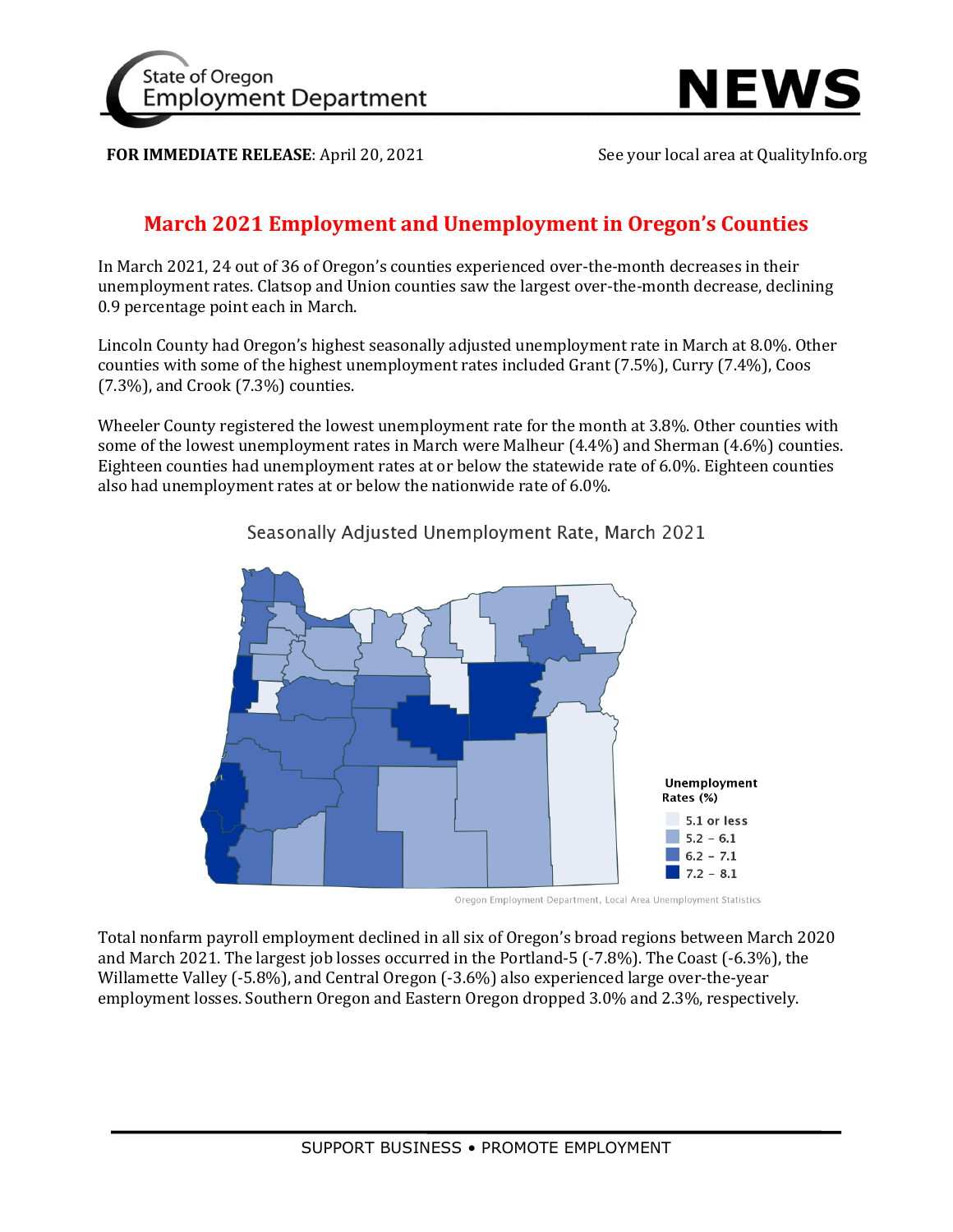

## **Next News Releases**

The Oregon Employment Department will release statewide unemployment rate and industry employment data for April 2021 on Tuesday, May 18, 2021. The April 2021 county and metropolitan area unemployment rates will be released on Tuesday, May 25, 2021.